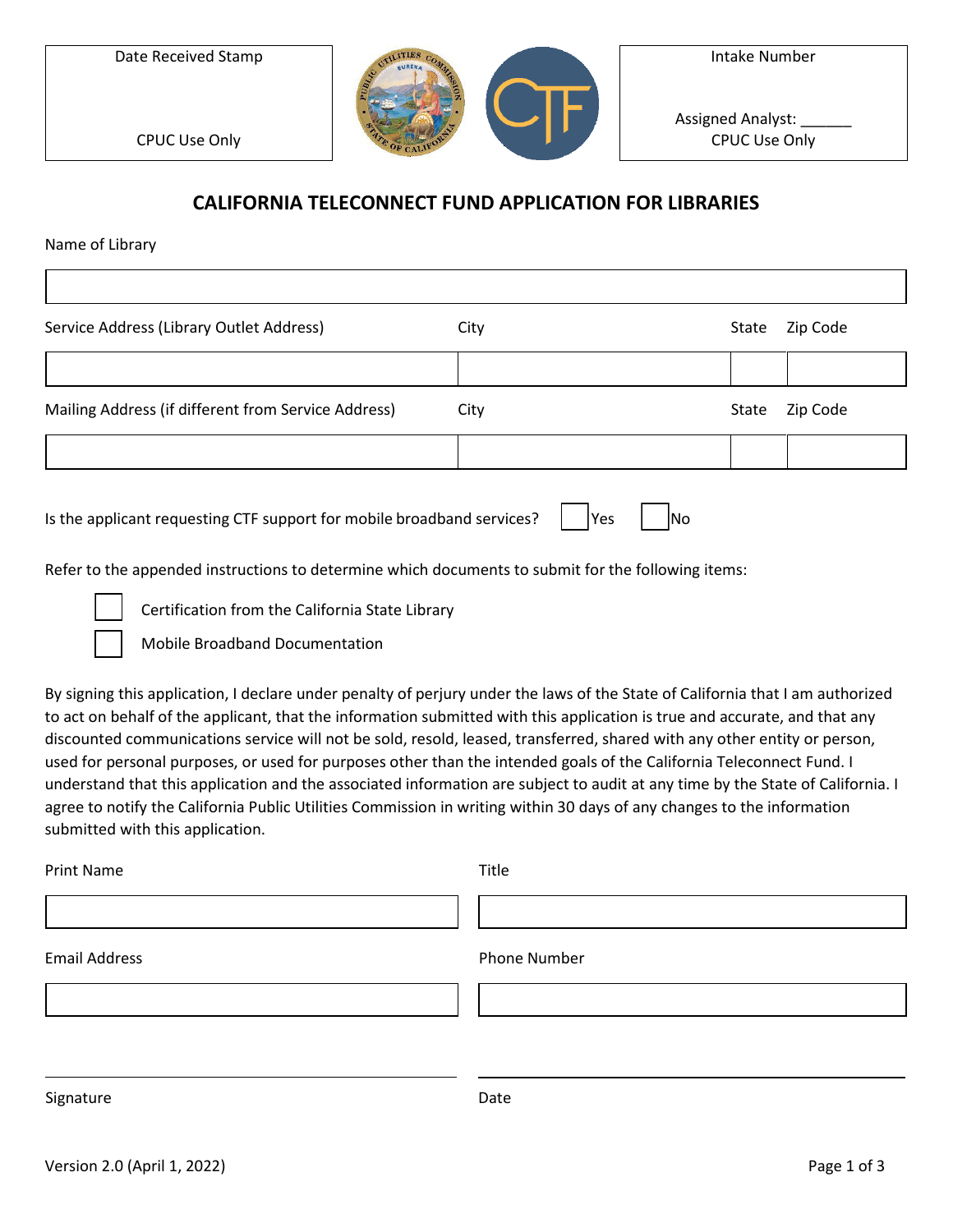## **INSTRUCTIONS FOR THE CTF APPLICATION FORM FOR LIBRARIES**

Review the CTF program's [Applicant and Participant Guidebook](https://www.cpuc.ca.gov/-/media/cpuc-website/divisions/communications-division/documents/california-teleconnect-fund/ctf_applicant_and_participant_guidebook.pdf) for important information, including on eligibility criteria. For libraries, eligibility is limited to library outlet locations that provide library services directly to the community. Other sites, such as administrative sites, are not eligible to participate in the CTF program.

A library can apply for eligibility at one of its library outlet locations (i.e., places where library services are provided to the community). Alternatively, a library district or other aggregator can apply on behalf of one its affiliated library outlet locations.

Applicants must submit a separate application for each location (service address).

Keep a copy of the completed application form and all attachments for reference when renewing eligibility.

Below are instructions for completing and submitting the application -

- **Name of Library** Enter the name of the library.
- **Service Address (Library Outlet Address), City, State and Zip Code** Enter the address of the library outlet. A library outlet is a location where library services are provided to the community. This is also the service address applying to the CTF program. If approved, the library will be eligible to receive support from the CTF program for communication services delivered to and used at this service address.
- **Mailing Address, City, State and Zip Code** Enter the mailing address if different from the Service Address. The CTF program will use this information as the primary mailing address for communications related to the application and participation in the program.
- **Is the applicant requesting CTF support for mobile broadband services?** Select the appropriate box to indicate whether the applicant is requesting CTF support for mobile broadband services.
- **Certification from the California State Library**  Provide a copy of the Certification from the California State Library for the library outlet. Provide the required document(s) as attachments to the application form.
- **Mobile Broadband Documentation** This item is required only if the applicant is requesting CTF support for mobile broadband services. Applicants requesting CTF support for mobile broadband services must attach to the application one of the following (A) or (B):
	- (A) If the applicant participates in the E-rate program, provide documentation from the Erate program verifying the approval of E-rate support for mobile broadband services; or,
	- (B) If the applicant does not participate in the E-rate program, provide both of the following documents:
		- $\circ$  A letter from the closest California Teleconnect Fund service provider stating fixed broadband is not available at its location. Submit the documentation as an attachment to the application form. A list of service providers that participate in